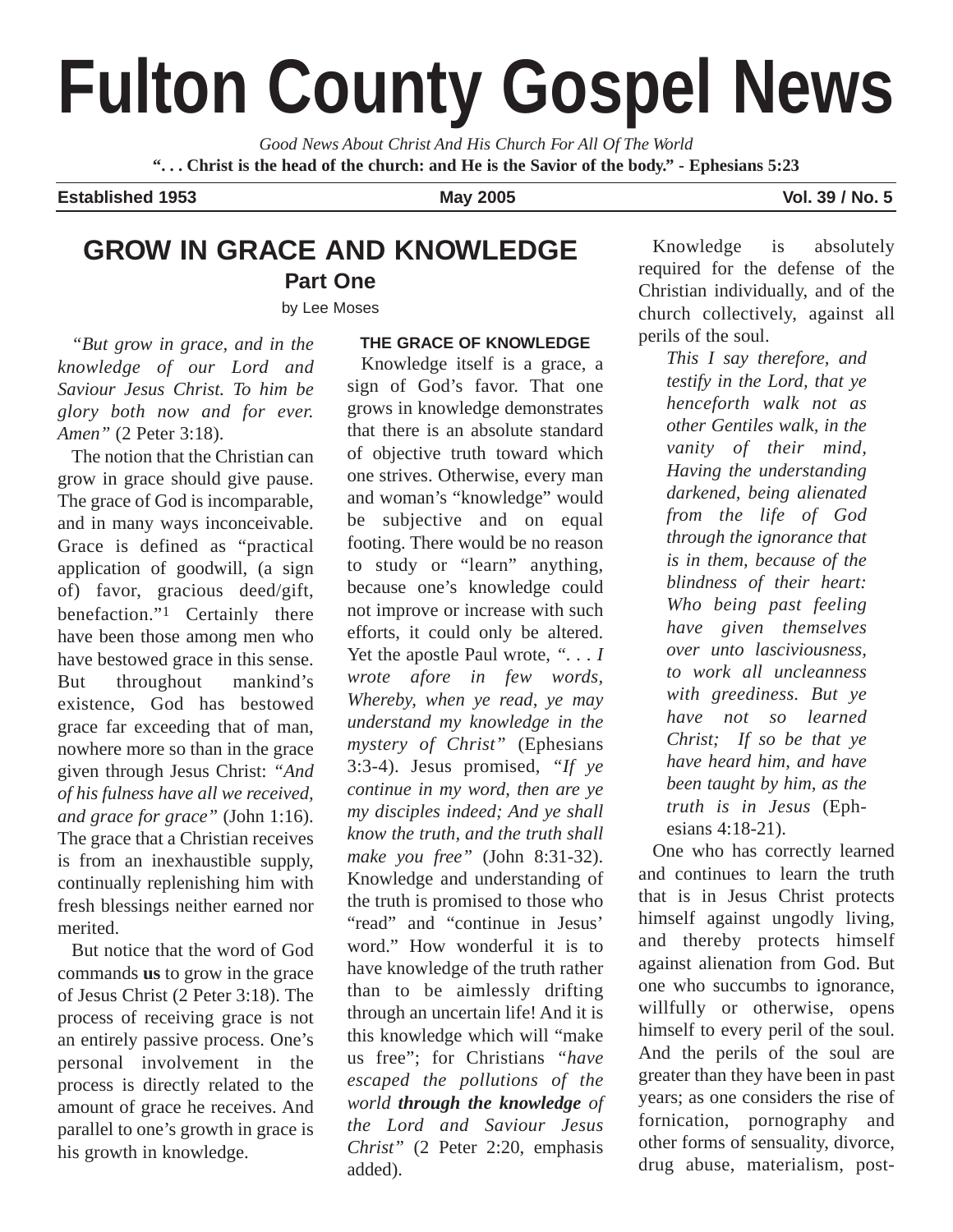#### **FULTON COUNTY GOSPEL NEWS** USPS Publication #211780

. . . is a Periodical publication issued monthly by the Church of Christ at Third and Bethel (P.O. Box 251), Mammoth Spring, AR 72554-0251. **POSTMASTER: Please mail all changes of address to the above address.**

**FCGN** is mailed free of charge to any who care to receive it. We will be happy to add any names to the regular mailing list. If you send in a name we must have a complete address, including number and street name, or R.R. or HCR number, plus box number, or a P.O. Box number and the **NINE DIGIT ZIP CODE**. This paper is supported by voluntary contributions for which we are grateful. Financial information will be furnished upon request. **Mail all address corrections or manuscripts to:**

#### **FULTON COUNTY GOSPEL NEWS** P.O. Box 251

Mammoth Spring, AR 72554

| Lee Moses $\dots \dots \dots \dots \dots$ . EDITOR        |
|-----------------------------------------------------------|
|                                                           |
| $E$ -Mail $\ldots \ldots \ldots$ . cocfcgn@centurytel.net |
| Website www.fultoncountygospelnews.org                    |
| Hosted by TheBible.net                                    |

#### *continued from page 1*

modernism (basically the denial of absolute truth), liberalism (the loosing of what God has bound), and other evils.

#### **A DECLINE IN KNOWLEDGE = A DECLINE IN GRACE**

The grace of knowledge is needed now more than ever; yet it seems clear that instead of growth in the knowledge of professed Christians, there has been a significant decrease in Biblical knowledge. An elder who can be described as *"Holding fast the faithful word as he hath been taught, that he may be able by sound doctrine both to exhort and to convince the gainsayers"* (Titus 1:9) is now the exception rather than the rule. "Gospel preachers," completely inept at preaching Scriptural sermons whereby an honest heart could be pricked unto true submission to God, choose instead to amuse their audiences

with light-hearted anecdotes and personal "testimony." The average person in the pew is no longer able to give Scripture for the most basic of subjects.

It is as wisdom personified asks, *"How long, ye simple ones, will ye love simplicity? and the scorners delight in their scorning, and fools hate knowledge?"* (Proverbs 1:22). Wisdom proceeds to describe the fate of those who chose to disregard knowledge: *"For that they hated knowledge, and did not choose the fear of the LORD: They would none of my counsel: they despised all my reproof. Therefore shall they eat of the fruit of their own way, and be filled with their own devices"* (vv. 29-31). As God lamented concerning post-exilic Israel: *"My people are destroyed for lack of knowledge: because thou hast rejected knowledge, I will also reject thee, that thou shalt be no priest to me: seeing thou hast forgotten the law of thy God, I will also forget thy children"* (Hosea 4:6).

Peter warns Christians, *"Ye therefore, beloved, seeing ye know these things before, beware lest ye also, being led away with the error of the wicked, fall from your own stedfastness"* (2 Peter 3:17). Certainly the failure of many of God's people to arm themselves for the spiritual warfare has allowed Satan to have easy inroads. Perils to the soul so obviously present in society are also painfully present among God's people. Paul spoke of those who *"creep into houses, and lead captive silly women laden with sins, led away with divers lusts"* (2 Timothy 3:6). And there are far

too many of God's people bearing all the characteristics of these "silly women," and are thus led captive by Satan away from God's hand of blessing (compare with Isaiah 59:1-2). If we allow ourselves to continue to diminish in Biblical knowledge, we will continue to diminish in God's grace. *". . . But through knowledge shall the just be delivered"* (Proverbs 11:9). [To be continued in June with "How to Grow in Knowledge . . . And in Grace"].

1 Bauer, Danker, Arndt, and Gingrich, **A Greek-English Lexicon of the New Testament and other Early Christian Literature**, 3rd ed. (Chicago: Univ. Of Chicago Press, 2000), pp. 1079-1080.

### **A SHAMELESS WORLD**

by Chris Perry

It cannot be said that sin's entrance into the world was a positive event for mankind. Quite the contrary, sin is a disease that *"eats as doth a canker"* (2 Timothy 2:17), and the cure for that disease is *"the gift of God,"* obtained through obedience to Christ Jesus (Ephesians 2:8-9). However, if we trace sin back to its roots–the sin of Adam and Eve in the Garden of Eden–we might see one somewhat positive thing that accompanied it into the newly-fallen world: shame. Concerning the sin in the Garden, it is recorded:

*And when the woman saw that the tree was good for food, and that it was pleasant to the eyes, and a tree to be desired to make*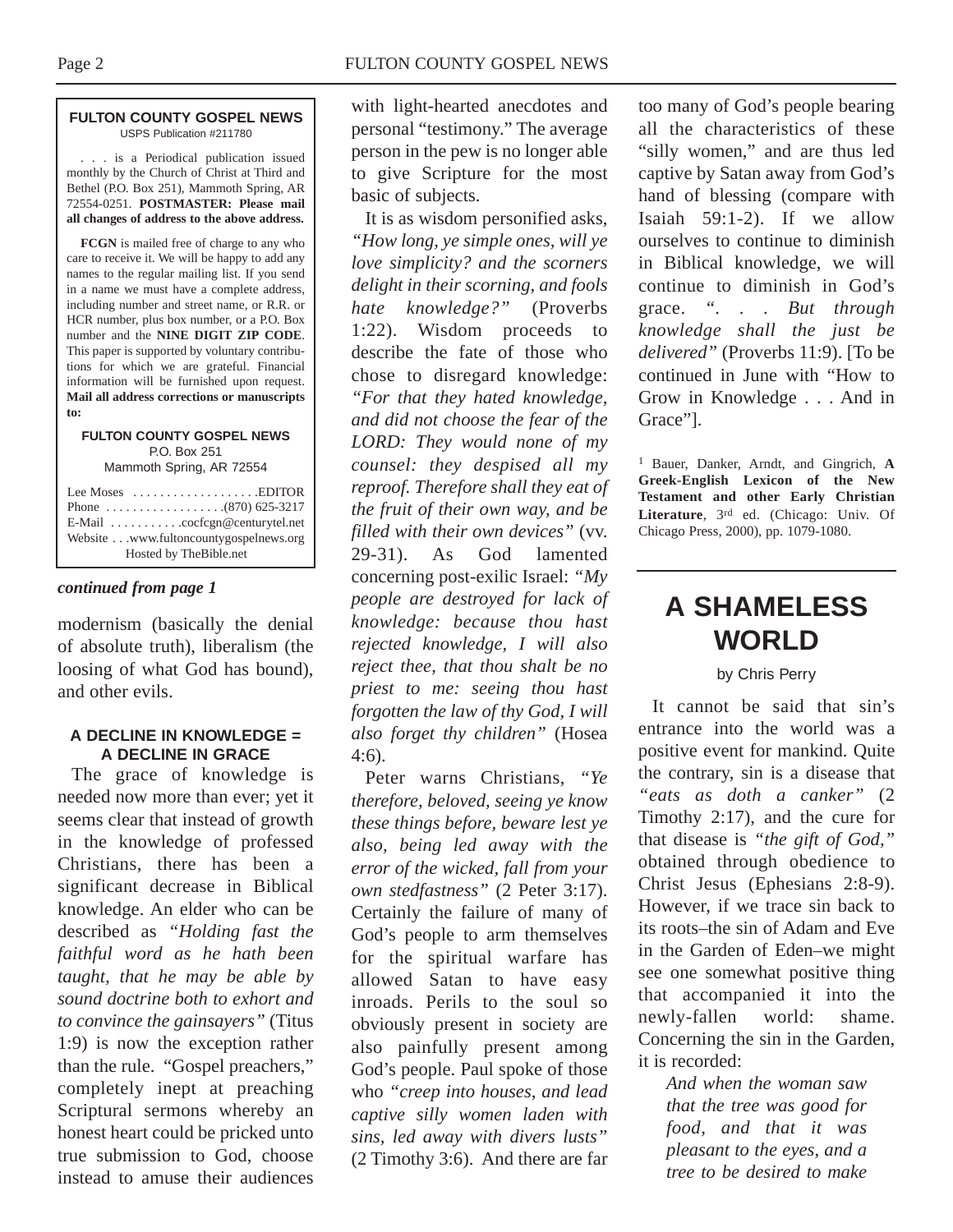*one wise, she took of the fruit thereof, and did eat, and gave also unto her husband with her; and he did eat. And the eyes of them both were opened, and they knew that they were naked; and they sewed fig leaves together, and made themselves aprons* (Genesis 3:7-8).

Prior to this sinful act, "*they* [Adam and Eve] *were both naked, the man and his wife, and were not ashamed*" (2:25). Immediately after their transgression, however, they were overcome with feelings of shame–shame over their nakedness and, likely, shame over their sin.

All who have inhabited this imperfect, temptation- and sinriddled world must surely have realized that shame can be a help to man. God designed man with the ability to recognize right and wrong–when properly trained by his word (cf. Acts 23:1; 1 Timothy 4:2)–and to feel a pang of conscience–again, when trained– when confronted with that which is wrong. Through shame at its weakest we hesitate before we sin; through shame at its strongest we are prevented from giving in to the temptation.

But the sad question of the modern era looms large before us: What happens when man no longer feels shame? A quick survey of American society reveals a culture that is losing–many would say has lost altogether–its sense of shame. And we must all realize that *every society that lost its ability to feel shame faced destruction from God*. The pre-flood world had reached a point in which "*every* *imagination of the thoughts of his* [man's] *heart was only evil continually*," and God destroyed that society with the flooding waters of His wrath. The inhabitants of Sodom and Gomorrah seized upon Lot and his family with shameless perversion, and "*the Lord rained upon Sodom and upon Gomorrah brimstone and fire from the Lord out of heaven*" (Genesis 19:24). Jeremiah said of the nation of Judah, "*Were they ashamed when they had committed abomination? nay, they were not at all ashamed, neither could they blush*" (Jeremiah 6:15), and God pronounced, "*Therefore I am full of the fury of the Lord; I am weary with holding in: I will pour it out upon the children abroad, and upon the assembly of young men together*" (verse 11).

What has happened to *this* nation, which once was founded "One Nation Under God," that has caused us to lose our collective sense of shame? First, we must acknowledge the role that television has played. To be sure, television as a medium can be and is being used for good. The mass, almost instantaneous communication of ideas bridges cultures and continents and provides a great path for the spreading of the Gospel. However, television's largest affects have been negative. Movies and music videos promote a lifestyle of godlessness; news and network shows glorify homosexuality and promiscuous living; foul language and pornography are a button away from our adults and our children. Slowly and persistently, this constant bombardment of worldliness erodes the feelings of

shame that must accompany sin. One writer treating the subject noted:

After a while, when the burden becomes too heavy, we either turn to another channel or switch off the set, or we continue to watch without feeling, having switched off our emotions inside…I sometimes wonder if we are breeding a new "gospelhardened" generation because they have been subjected ad nauseam…to television pictures which have permanently damaged their mechanisms of emotional reaction.1

Along with television, the world of fashion has done a great deal to handicap our ability to blush. A trip down the grocery store checkout lanes reveals men and women on magazine covers wearing the latest fashions in "swimwear" and other fashions that often reveal more than they cover. Stores like Abercrombie and Fitch and others encourage girls as young as eleven or twelve to wear revealing and provocative clothing, and the same trends prevail for men and women of all ages. Slowly but surely, even members of the Lord's body have allowed the world's view of "fashion" to bleed dry their sense of shame. Even those outside the religious world are feeling the effects, as one researcher noted:

Research in psychology, sociology, family and consumer science, shows a direct correlation between how one dresses and how